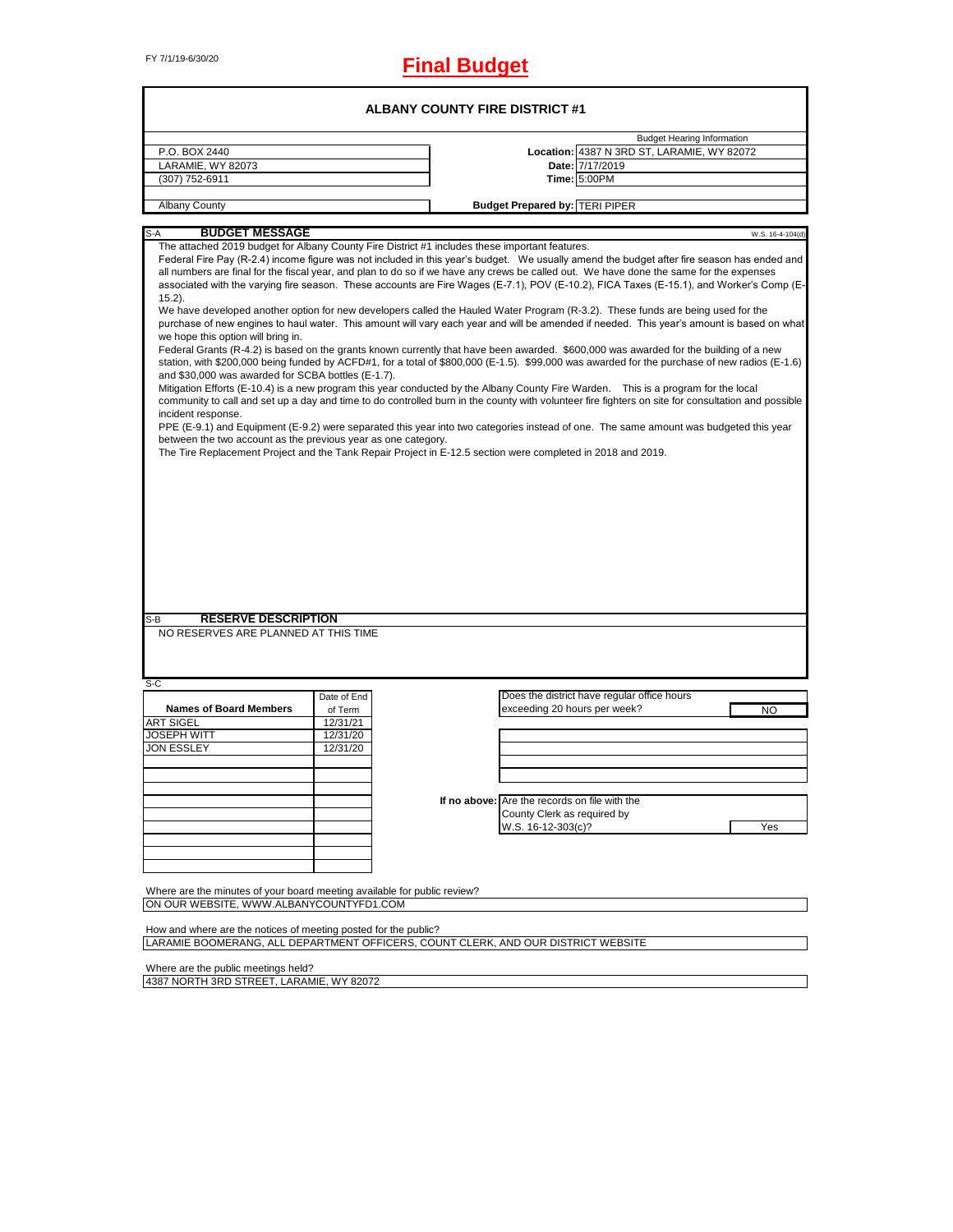#### **FINAL BUDGET SUMMARY**

|       | <b>OVERVIEW</b>                                             | 2017-2018<br>Actual | 2018-2019<br>Estimated | 2019-2020<br>Proposed | <b>Final Approval</b> |
|-------|-------------------------------------------------------------|---------------------|------------------------|-----------------------|-----------------------|
| $S-1$ | <b>Total Budgeted Expenditures</b>                          | \$1,269,214         | \$1,077,010            | \$1,590,545           | \$1,590,545           |
| $S-2$ | <b>Total Principal to Pay on Debt</b>                       | \$0                 | \$0 <sub>1</sub>       | \$0                   | \$0                   |
| $S-3$ | <b>Total Change to Restricted Funds</b>                     | \$0                 | \$0 <sub>1</sub>       | \$0                   | \$0                   |
| $S-4$ | <b>Total General Fund and Forecasted Revenues Available</b> | \$2,073,723         | \$2,180,468            | \$1,895,183           | \$1,895,183           |
| $S-5$ | Amount requested from County Commissioners                  | \$519,159           | \$537,511              | \$550,000             | \$550,000             |
| $S-6$ | <b>Additional Funding Needed:</b>                           |                     |                        | \$0                   | \$0                   |

|        | <b>REVENUE SUMMARY</b>                       | 2017-2018   | 2018-2019   | 2019-2020                      | <b>Final Approval</b> |
|--------|----------------------------------------------|-------------|-------------|--------------------------------|-----------------------|
|        |                                              | Actual      | Estimated   | Proposed                       |                       |
|        |                                              |             |             |                                |                       |
| S-7    | <b>Operating Revenues</b>                    | \$1,800     | \$26,100    | \$20,000                       | \$20,000              |
| $S-8$  | Tax levy (From the County Treasurer)         | \$519,159   | \$537,511   | \$550,000                      | \$550,000             |
| $S-9$  | <b>Government Support</b>                    | \$586,110   | \$662,577   | \$0                            | \$0                   |
| $S-10$ | <b>Grants</b>                                | \$36,301    | \$26,259    | \$729,000                      | \$729,000             |
| $S-11$ | Other County Support (Not from Co. Treas.)   | \$0         | \$0         | \$0                            | \$0                   |
| $S-12$ | <b>Miscellaneous</b>                         | \$6,324     | \$3,993     | \$650                          | \$650                 |
| $S-13$ | <b>Other Forecasted Revenue</b>              | \$0         | \$0         | \$0                            | \$0                   |
|        |                                              |             |             |                                |                       |
| $S-14$ | <b>Total Revenue</b>                         | \$1,149,695 | \$1,256,439 | \$1,299,650                    | \$1,299,650           |
|        | FY 7/1/19-6/30/20                            |             |             | ALBANY COUNTY FIRE DISTRICT #1 |                       |
|        | <b>EXPENDITURE SUMMARY</b>                   | 2017-2018   | 2018-2019   | 2019-2020                      | Final Approval        |
|        |                                              | Actual      | Estimated   | Proposed                       |                       |
| $S-15$ | <b>Capital Outlay</b>                        | \$168,026   | \$0         | \$1,006,000                    | \$1,006,000           |
| $S-16$ | <b>Interest and Fees On Debt</b>             | \$0         | \$0         | \$0                            | \$0                   |
| $S-17$ | <b>Administration</b>                        | \$60,181    | \$80.320    | \$71,700                       | \$71,700              |
| $S-18$ | <b>Operations</b>                            | \$945,927   | \$896,560   | \$450,295                      | \$450,295             |
| $S-19$ | <b>Indirect Costs</b>                        | \$95,080    | \$100,130   | \$62,550                       | \$62,550              |
| S-20R  | <b>Expenditures paid by Reserves</b>         | \$0         | \$0         | \$0                            | \$0                   |
| $S-20$ | <b>Total Expenditures</b>                    | \$1,269,214 | \$1,077,010 | \$1,590,545                    | \$1,590,545           |
|        |                                              |             |             |                                |                       |
|        |                                              | 2017-2018   | 2018-2019   | 2019-2020                      |                       |
|        | <b>DEBT SUMMARY</b>                          | Actual      | Estimated   | Proposed                       | Final Approval        |
|        |                                              |             |             |                                |                       |
| $S-21$ | <b>Principal Paid on Debt</b>                | \$0         | \$0         | \$0                            | \$0                   |
|        |                                              |             |             |                                |                       |
|        | <b>CASH AND INVESTMENTS</b>                  | 2017-2018   | 2018-2019   | 2019-2020                      | <b>Final Approval</b> |
|        |                                              | Actual      | Estimated   | Proposed                       |                       |
| $S-22$ | <b>TOTAL GENERAL FUNDS</b>                   | \$924,028   | \$924,028   | \$595,533                      | \$595,533             |
|        |                                              |             |             |                                |                       |
|        | <b>Summary of Reserve Funds</b>              |             |             |                                |                       |
| $S-23$ | <b>Beginning Balance in Reserve Accounts</b> |             |             |                                |                       |
| $S-24$ | a. Sinking and Debt Service Funds            | \$0         | \$0         | \$0                            | \$0                   |
| $S-25$ | b. Reserves                                  | \$0         | \$0         | \$0                            | $\overline{50}$       |
| $S-26$ | c. Bond Funds                                | \$0         | \$0         | \$0                            | \$0                   |
|        | Total Reserves (a+b+c)                       | \$0         | \$0         | \$0                            | \$0                   |
| $S-27$ | Amount to be added                           |             |             |                                |                       |
| $S-28$ | a. Sinking and Debt Service Funds            | \$0         | \$0         | \$0                            | \$0                   |
| $S-29$ | b. Reserves                                  | \$0         | \$0         | \$0                            | \$0                   |
| $S-30$ | c. Bond Funds                                | \$0         | \$0         | \$0                            | \$0                   |
|        | Total to be added (a+b+c)                    | \$0         | \$0         | \$0                            | \$0                   |
|        |                                              |             |             |                                |                       |
| $S-31$ | <b>Subtotal</b>                              | \$0         | \$0         | \$0                            | \$0                   |

S-31 Subtotal Subset Superintent Superintent Superintent Superintent Superintent Superintent Superintent Superint<br>S-32 **Less Total to be spent** Superintent Superintent Superintent Superintent Superintent Superintent Superi S-33 **TOTAL RESERVES AT END OF FISCAL YEAR** \$0 \$0 \$0 \$0

*End of Summary*

*Budget Officer / District Official (if not same as "Submitted by")*

a Date adopted by Special District

LARAMIE, WY 82073 **DISTRICT ADDRESS:** P.O. BOX 2440 **PREPARED BY:** TERI PIPER

**DISTRICT PHONE:** (307) 752-6911

1/23/19 *Form approved by Wyoming Department of Audit, Public Funds Division Prepared in compliance with the Uniform Municipal Fiscal Procedures Act (W.S. 16-4-101 through 124) as it applies.*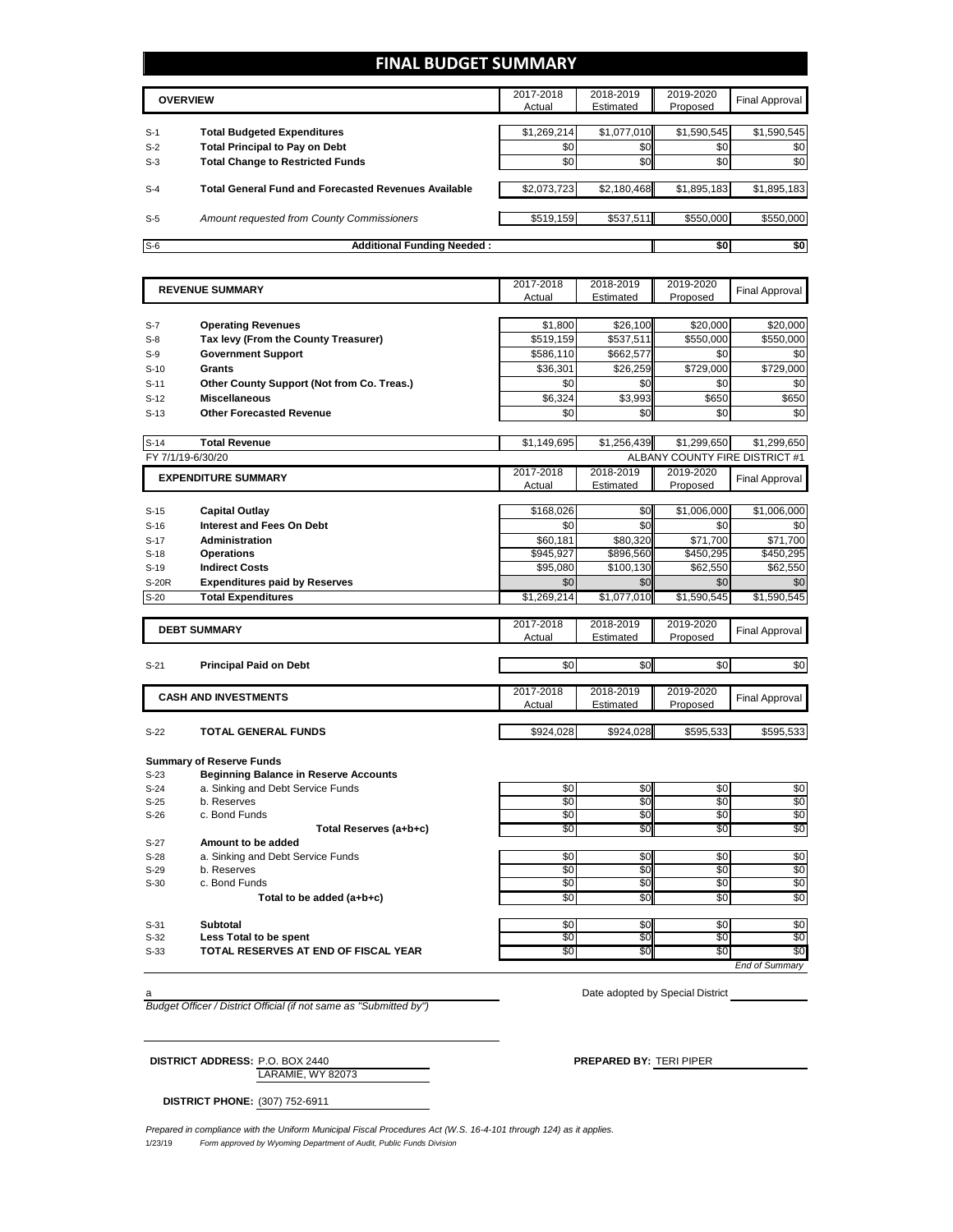## **Final Budget**

ALBANY COUNTY FIRE DISTRICT #1

**NAME OF DISTRICT/BOARD**

**FYE** 6/30/2020

|           | <b>PROPERTY TAXES AND ASSESSMENTS</b>                     |           |           |                 |                       |
|-----------|-----------------------------------------------------------|-----------|-----------|-----------------|-----------------------|
|           |                                                           |           |           |                 |                       |
|           |                                                           | 2017-2018 | 2018-2019 | 2019-2020       | <b>Final Approval</b> |
|           |                                                           | Actual    | Estimated | Proposed        |                       |
| $R-1$     | <b>Property Taxes and Assessments Received</b>            |           |           |                 |                       |
| $R - 1.1$ | Tax Levy (From the County Treasurer)                      | \$519,159 | \$537,511 | \$550,000       | \$550,000             |
| $R - 1.2$ | <b>Other County Support</b>                               |           |           |                 |                       |
|           |                                                           |           |           |                 |                       |
|           | <b>FORECASTED REVENUE</b>                                 |           |           |                 |                       |
|           |                                                           |           |           |                 |                       |
|           |                                                           | 2017-2018 | 2018-2019 | 2019-2020       | <b>Final Approval</b> |
| $R-2$     | <b>Revenues from Other Governments</b>                    | Actual    | Estimated | Proposed        |                       |
| $R - 2.1$ | State Aid                                                 |           |           |                 |                       |
| $R-2.2$   | Additional County Aid (non-treasurer)                     |           |           |                 |                       |
| $R-2.3$   |                                                           |           |           |                 |                       |
| $R - 2.4$ | City (or Town) Aid<br>Federal Fire Pay<br>Other (Specify) | \$586,110 | \$662,577 |                 |                       |
|           |                                                           |           |           |                 |                       |
| $R - 2.5$ | <b>Total Government Support</b>                           | \$586,110 | \$662,577 | $\overline{50}$ | \$0                   |
| $R-3$     | <b>Operating Revenues</b>                                 |           |           |                 |                       |
| $R - 3.1$ | <b>Customer Charges</b>                                   |           |           |                 |                       |
| $R - 3.2$ | Sales of Goods or Services                                | \$1,800   | \$26,100  | \$20,000        | \$20,000              |
| $R - 3.3$ | <b>Other Assessments</b>                                  |           |           |                 |                       |
| $R - 3.4$ | <b>Total Operating Revenues</b>                           | \$1,800   | \$26,100  | \$20,000        | \$20,000              |
| $R-4$     | Grants                                                    |           |           |                 |                       |
| $R - 4.1$ | <b>Direct Federal Grants</b>                              |           |           |                 |                       |
| $R - 4.2$ | <b>Federal Grants thru State Agencies</b>                 | \$34,346  | \$25,207  | \$729,000       | \$729,000             |
| $R - 4.3$ | <b>Grants from State Agencies</b>                         | \$1,955   | \$1,052   |                 |                       |
| $R - 4.4$ | <b>Total Grants</b>                                       | \$36,301  | \$26,259  | \$729,000       | \$729,000             |
| $R-5$     | <b>Miscellaneous Revenue</b>                              |           |           |                 |                       |
| $R - 5.1$ | Interest                                                  | \$519     | \$873     | \$650           | \$650                 |
| $R-5.2$   | Other: Specify<br>Sales of Assets                         | \$5,805   | \$3,120   |                 |                       |
| $R - 5.3$ | Other: Additional                                         |           |           |                 |                       |
| $R - 5.4$ | <b>Total Miscellaneous</b>                                | \$6,324   | \$3,993   | \$650           | \$650                 |
| $R - 5.5$ | <b>Total Forecasted Revenue</b>                           | \$630.535 | \$718.929 | \$749.650       | \$749.650             |
| $R-6$     | <b>Other Forecasted Revenue</b>                           |           |           |                 |                       |
| $R - 6.1$ | a. Other past due-as estimated by Co. Treas.              |           |           |                 |                       |
| $R-6.2$   | b. Other forecasted revenue (specify):                    |           |           |                 |                       |
| $R-6.3$   |                                                           |           |           |                 |                       |
| $R-6.4$   |                                                           |           |           |                 |                       |
| $R-6.5$   |                                                           |           |           |                 |                       |

R-6.6 **Total Other Forecasted Revenue (a+b)** \$0 \$0 \$0 \$0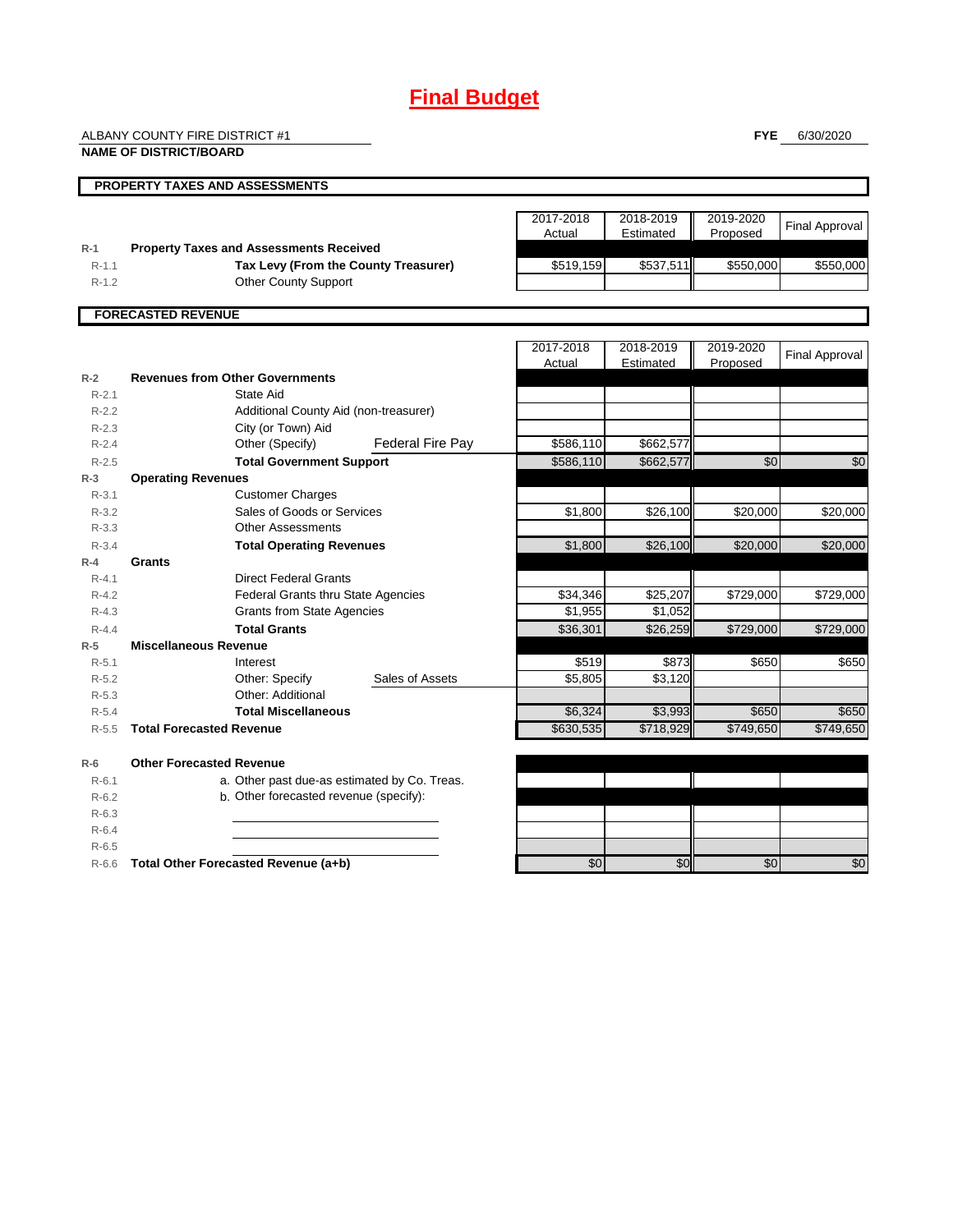#### **NAME OF DISTRICT/BOARD**

#### **CAPITAL OUTLAY BUDGET**

| $E-1$     | <b>Capital Outlay</b>       |           |
|-----------|-----------------------------|-----------|
| $E - 1.1$ | <b>Real Property</b>        | \$347     |
| $E - 1.2$ | Vehicles                    | \$79,095  |
| $E-1.3$   | <b>Office Equipment</b>     | \$286     |
| $E - 1.4$ | Other (Specify)             |           |
| $E-1.5$   | New Stations/Upgrades       | \$84,655  |
| $E-1.6$   | Radio Replacement           | \$3,543   |
| $E-1.7$   | see additional details      | \$100     |
| $E-1.8$   | <b>TOTAL CAPITAL OUTLAY</b> | \$168,026 |

|           |                             | 2017-2018 | 2018-2019 | 2019-2020   | Final Approval |
|-----------|-----------------------------|-----------|-----------|-------------|----------------|
|           |                             | Actual    | Estimated | Proposed    |                |
|           | <b>Capital Outlay</b>       |           |           |             |                |
| $E - 1.1$ | <b>Real Property</b>        | \$347     |           |             |                |
| $E-1.2$   | Vehicles                    | \$79,095  |           | \$70,000    | \$70,000       |
| $E - 1.3$ | <b>Office Equipment</b>     | \$286     |           |             |                |
| $E - 1.4$ | Other (Specify)             |           |           |             |                |
| $E-1.5$   | New Stations/Upgrades       | \$84,655  |           | \$800,000   | \$800,000      |
| $E - 1.6$ | Radio Replacement           | \$3,543   |           | \$106,000   | \$106,000      |
| $E - 1.7$ | see additional details      | \$100     |           | \$30,000    | \$30,000       |
| $E-1.8$   | <b>TOTAL CAPITAL OUTLAY</b> | \$168,026 | \$0       | \$1,006,000 | \$1,006,000    |

#### **ADMINISTRATION BUDGET**

|           |                                      |                                 | Auuar    | Lounialou |
|-----------|--------------------------------------|---------------------------------|----------|-----------|
| $E-2$     | <b>Personnel Services</b>            |                                 |          |           |
| $E - 2.1$ |                                      | Administrator                   | \$15,499 | \$16,051  |
| $E - 2.2$ |                                      | Secretary                       |          |           |
| $E - 2.3$ |                                      | Clerical                        |          |           |
| $E - 2.4$ |                                      | Other (Specify)                 |          |           |
| $E - 2.5$ |                                      | Fire Pay Paperwork              | \$263    |           |
| $E-2.6$   |                                      |                                 |          |           |
| $E - 2.7$ |                                      |                                 |          |           |
| $E-3$     | <b>Board Expenses</b>                |                                 |          |           |
| $E - 3.1$ |                                      | Travel                          |          |           |
| $E - 3.2$ |                                      | Mileage                         |          | \$553     |
| $E - 3.3$ |                                      | Other (Specify)                 |          |           |
| $E - 3.4$ |                                      | <b>Election Costs</b>           |          | \$739     |
| $E - 3.5$ |                                      | Advertising/Promotion           | \$3,225  | \$250     |
| $E - 3.6$ |                                      |                                 |          |           |
| $E-4$     | <b>Contractual Services</b>          |                                 |          |           |
| $E - 4.1$ |                                      | Legal                           | \$12,711 | \$29,742  |
| $E - 4.2$ |                                      | Accounting/Auditing             | \$8,000  | \$8,200   |
| $E - 4.3$ |                                      | Other (Specify)                 |          |           |
| $E-4.4$   |                                      | Bookkeeping                     | \$16,133 | \$21,207  |
| $E-4.5$   |                                      | Prof. Services                  |          |           |
| $E - 4.6$ |                                      |                                 |          |           |
| $E-5$     | <b>Other Administrative Expenses</b> |                                 |          |           |
| $E - 5.1$ |                                      | <b>Office Supplies</b>          | \$3,896  | \$3,103   |
| $E - 5.2$ |                                      | Office equipment, rent & repair |          |           |
| $E - 5.3$ |                                      | Education                       |          |           |
| $E - 5.4$ |                                      | Registrations                   | \$73     | \$133     |
| $E - 5.5$ |                                      | Other (Specify)                 |          |           |
| $E - 5.6$ |                                      | <b>Bank Service Charges</b>     | \$381    | \$343     |
| $E - 5.7$ |                                      |                                 |          |           |
| $E - 5.8$ |                                      |                                 |          |           |
| $E-6$     | <b>TOTAL ADMINISTRATION</b>          |                                 | \$60,181 | \$80,320  |

| $E-2$<br><b>Personnel Services</b><br>\$15,499<br>\$16,051<br>Administrator<br>$E - 2.1$<br>$E - 2.2$<br>Secretary<br>Clerical<br>$E - 2.3$<br>Other (Specify)<br>$E - 2.4$<br>Fire Pay Paperwork<br>\$263<br>$E - 2.5$<br>$E - 2.6$<br>$E - 2.7$<br>$E-3$<br><b>Board Expenses</b><br>$E - 3.1$<br>Travel<br>$\overline{$}553$<br>$E - 3.2$<br>Mileage<br>$E - 3.3$<br>Other (Specify)<br><b>Election Costs</b><br>\$739<br>$E - 3.4$<br>Advertising/Promotion<br>\$3,225<br>\$250<br>$E - 3.5$<br>$E - 3.6$<br><b>Contractual Services</b><br>$E-4$ | \$16,400<br>\$16,400       |
|-------------------------------------------------------------------------------------------------------------------------------------------------------------------------------------------------------------------------------------------------------------------------------------------------------------------------------------------------------------------------------------------------------------------------------------------------------------------------------------------------------------------------------------------------------|----------------------------|
|                                                                                                                                                                                                                                                                                                                                                                                                                                                                                                                                                       |                            |
|                                                                                                                                                                                                                                                                                                                                                                                                                                                                                                                                                       |                            |
|                                                                                                                                                                                                                                                                                                                                                                                                                                                                                                                                                       |                            |
|                                                                                                                                                                                                                                                                                                                                                                                                                                                                                                                                                       |                            |
|                                                                                                                                                                                                                                                                                                                                                                                                                                                                                                                                                       |                            |
|                                                                                                                                                                                                                                                                                                                                                                                                                                                                                                                                                       |                            |
|                                                                                                                                                                                                                                                                                                                                                                                                                                                                                                                                                       |                            |
|                                                                                                                                                                                                                                                                                                                                                                                                                                                                                                                                                       |                            |
|                                                                                                                                                                                                                                                                                                                                                                                                                                                                                                                                                       |                            |
|                                                                                                                                                                                                                                                                                                                                                                                                                                                                                                                                                       |                            |
|                                                                                                                                                                                                                                                                                                                                                                                                                                                                                                                                                       | \$1,000<br>\$1,000         |
|                                                                                                                                                                                                                                                                                                                                                                                                                                                                                                                                                       |                            |
|                                                                                                                                                                                                                                                                                                                                                                                                                                                                                                                                                       |                            |
|                                                                                                                                                                                                                                                                                                                                                                                                                                                                                                                                                       |                            |
|                                                                                                                                                                                                                                                                                                                                                                                                                                                                                                                                                       |                            |
|                                                                                                                                                                                                                                                                                                                                                                                                                                                                                                                                                       |                            |
| \$12,711<br>\$29,742<br>$E - 4.1$<br>Legal                                                                                                                                                                                                                                                                                                                                                                                                                                                                                                            | \$20,000<br>\$20,000       |
| Accounting/Auditing<br>\$8,000<br>\$8,200<br>$E - 4.2$                                                                                                                                                                                                                                                                                                                                                                                                                                                                                                | \$8,400<br>\$8,400         |
| Other (Specify)<br>$E - 4.3$                                                                                                                                                                                                                                                                                                                                                                                                                                                                                                                          |                            |
| \$16,133<br>\$21,207<br>$E - 4.4$<br>Bookkeeping                                                                                                                                                                                                                                                                                                                                                                                                                                                                                                      | \$20,000<br>\$20,000       |
| Prof. Services<br>$E - 4.5$                                                                                                                                                                                                                                                                                                                                                                                                                                                                                                                           | \$5,000<br>\$5,000         |
| $E - 4.6$                                                                                                                                                                                                                                                                                                                                                                                                                                                                                                                                             |                            |
| <b>Other Administrative Expenses</b><br>$E-5$                                                                                                                                                                                                                                                                                                                                                                                                                                                                                                         |                            |
| <b>Office Supplies</b><br>\$3,896<br>\$3,103<br>$E - 5.1$                                                                                                                                                                                                                                                                                                                                                                                                                                                                                             | \$500<br>\$500             |
| $E - 5.2$<br>Office equipment, rent & repair                                                                                                                                                                                                                                                                                                                                                                                                                                                                                                          |                            |
| Education<br>$E - 5.3$                                                                                                                                                                                                                                                                                                                                                                                                                                                                                                                                |                            |
| \$73<br>\$133<br>Registrations<br>$E - 5.4$                                                                                                                                                                                                                                                                                                                                                                                                                                                                                                           | \$100<br>$\overline{$100}$ |
| Other (Specify)<br>$E - 5.5$                                                                                                                                                                                                                                                                                                                                                                                                                                                                                                                          |                            |
| \$343<br><b>Bank Service Charges</b><br>\$381<br>$E-5.6$                                                                                                                                                                                                                                                                                                                                                                                                                                                                                              | \$300<br>\$300             |
| $E - 5.7$                                                                                                                                                                                                                                                                                                                                                                                                                                                                                                                                             |                            |
| $E - 5.8$                                                                                                                                                                                                                                                                                                                                                                                                                                                                                                                                             |                            |
| \$80,320<br>\$71,700<br><b>TOTAL ADMINISTRATION</b><br>\$60,181<br>$E-6$                                                                                                                                                                                                                                                                                                                                                                                                                                                                              |                            |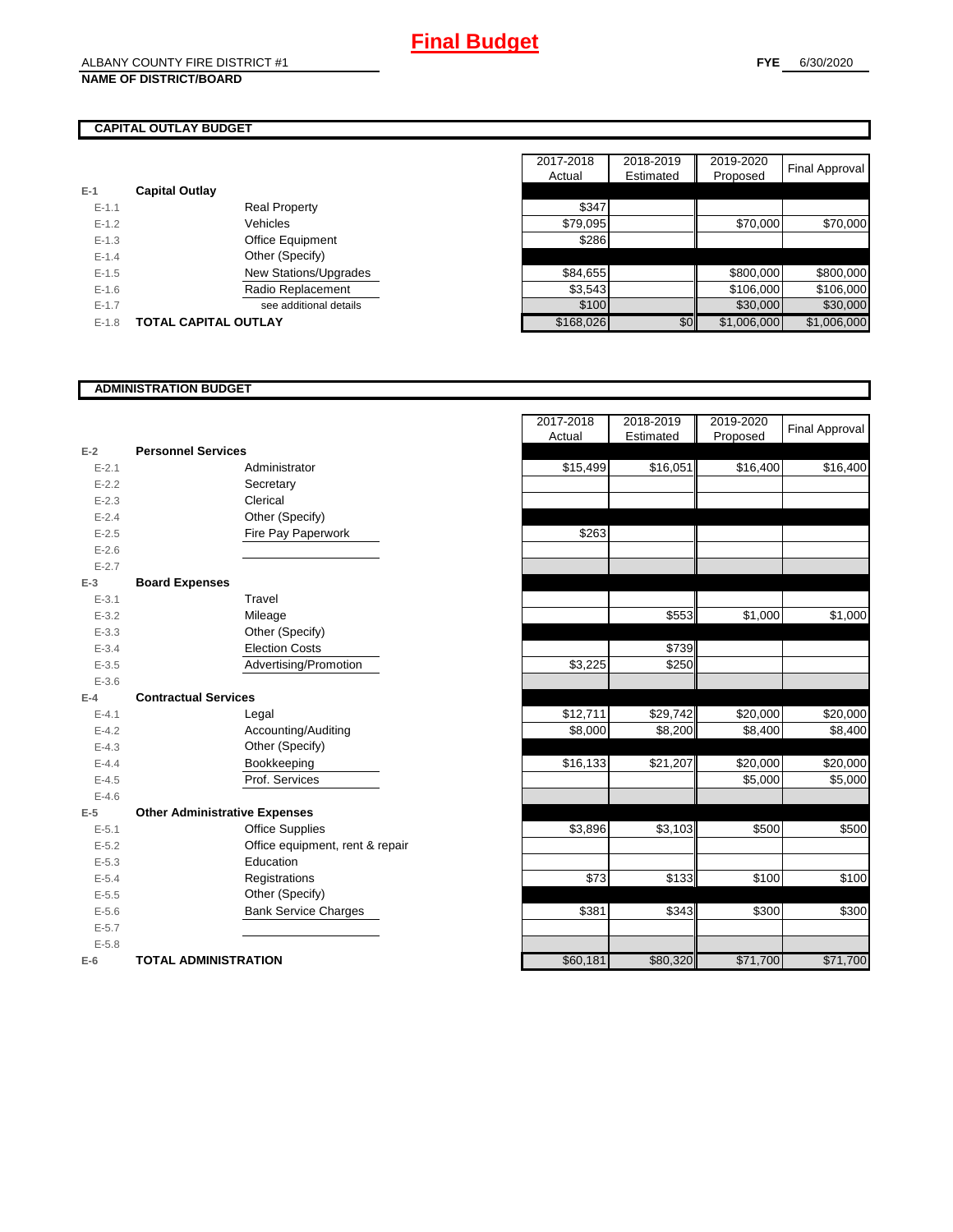#### **OPERATIONS BUDGET**

|           |                                        | nuuai     | Lournatou |
|-----------|----------------------------------------|-----------|-----------|
| $E-7$     | <b>Personnel Services</b>              |           |           |
| $E - 7.1$ | Wages--Operations                      | \$350,674 | \$381,848 |
| $E - 7.2$ | <b>Service Contracts</b>               |           | \$493     |
| $E - 7.3$ | Other (Specify)                        |           |           |
| $E - 7.4$ | Response Incentive                     |           | \$555     |
| $E - 7.5$ |                                        |           |           |
| $E - 7.6$ |                                        |           |           |
| $E-8$     | <b>Travel</b>                          |           |           |
| $E - 8.1$ | Mileage                                | \$248     | \$89      |
| $E - 8.2$ | Other (Specify)                        |           |           |
| $E-8.3$   | Fuel                                   | \$22,372  | \$24,987  |
| $E - 8.4$ | Per Diem                               | \$1,766   | \$3,093   |
| $E - 8.5$ |                                        |           |           |
| $E-9$     | <b>Operating supplies (List)</b>       |           |           |
| $E - 9.1$ | PPE                                    | \$111,259 | \$140,658 |
| $E - 9.2$ | Equipment                              |           |           |
| $E - 9.3$ | Supplies - General                     |           | \$126     |
| $E-9.4$   |                                        |           |           |
| $E - 9.5$ |                                        |           |           |
| $E-10$    | <b>Program Services (List)</b>         |           |           |
| $E-10.1$  | Training                               | \$18,698  | \$30,206  |
| $E-10.2$  | Federal Fire POV                       | \$7,313   | \$10,156  |
| $E-10.3$  | <b>Fereral Fire Equipment</b>          | \$99,952  |           |
| $E-10.4$  | Mitigation Efforts (CFW)               |           |           |
| $E-10.5$  |                                        |           |           |
| $E-11$    | <b>Contractual Arrangements (List)</b> |           |           |
| $E-11.1$  | City of Laramie                        | \$118,320 | \$118,320 |
| $E-11.2$  | <b>Emergency Reporting</b>             | \$2,846   | \$4,768   |
| $E-11.3$  |                                        |           |           |
| $E-11.4$  |                                        |           |           |
| $E-11.5$  |                                        |           |           |
| $E-12$    | <b>Other operations (Specify)</b>      |           |           |
| $E-12.1$  | Dues & Subscriptions                   | \$265     | \$150     |
| $E-12.2$  | Meeting Legal Ads                      | \$390     | \$1,407   |
| $E-12.3$  | PO Box Rentals                         | \$128     | \$136     |
| $E-12.4$  | Safety Deposit Box                     | \$20      | \$30      |
| $E-12.5$  | see additional details                 | \$211,676 | \$179,539 |
| $E-13$    | <b>TOTAL OPERATIONS</b>                | \$945,927 | \$896,560 |

|           |                                        | 2017-2018             | 2018-2019 | 2019-2020 |                       |
|-----------|----------------------------------------|-----------------------|-----------|-----------|-----------------------|
|           |                                        | Actual                | Estimated | Proposed  | <b>Final Approval</b> |
| $E-7$     | <b>Personnel Services</b>              |                       |           |           |                       |
| $E - 7.1$ | <b>Wages--Operations</b>               | \$350,674             | \$381,848 |           |                       |
| $E - 7.2$ | <b>Service Contracts</b>               |                       | \$493     |           |                       |
| $E - 7.3$ | Other (Specify)                        |                       |           |           |                       |
| $E - 7.4$ | Response Incentive                     |                       | \$555     | \$1,000   | \$1,000               |
| $E - 7.5$ |                                        |                       |           |           |                       |
| $E - 7.6$ |                                        |                       |           |           |                       |
| E-8       | <b>Travel</b>                          |                       |           |           |                       |
| $E - 8.1$ | Mileage                                | \$248                 | \$89      |           |                       |
| $E - 8.2$ | Other (Specify)                        |                       |           |           |                       |
| $E - 8.3$ | Fuel                                   | \$22,372              | \$24,987  | \$25,000  | \$25,000              |
| $E - 8.4$ | Per Diem                               | \$1,766               | \$3,093   | \$5,000   | \$5,000               |
| $E - 8.5$ |                                        |                       |           |           |                       |
| $E-9$     | <b>Operating supplies (List)</b>       |                       |           |           |                       |
| $E-9.1$   | PPE                                    | $\overline{$111,259}$ | \$140,658 | \$60,000  | \$60,000              |
| $E - 9.2$ | Equipment                              |                       |           | \$40,000  | \$40,000              |
| $E - 9.3$ | Supplies - General                     |                       | \$126     |           |                       |
| $E - 9.4$ |                                        |                       |           |           |                       |
| $E - 9.5$ |                                        |                       |           |           |                       |
| E-10      | <b>Program Services (List)</b>         |                       |           |           |                       |
| $E-10.1$  | Training                               | \$18,698              | \$30,206  | \$25,000  | \$25,000              |
| $E-10.2$  | Federal Fire POV                       | \$7,313               | \$10,156  |           |                       |
| $E-10.3$  | Fereral Fire Equipment                 | \$99,952              |           |           |                       |
| $E-10.4$  | Mitigation Efforts (CFW)               |                       |           | \$15,000  | \$15,000              |
| $E-10.5$  |                                        |                       |           |           |                       |
| $E-11$    | <b>Contractual Arrangements (List)</b> |                       |           |           |                       |
| $E-11.1$  | City of Laramie                        | \$118,320             | \$118,320 | \$121,000 | \$121,000             |
| $E-11.2$  | <b>Emergency Reporting</b>             | \$2,846               | \$4,768   | \$2,000   | \$2,000               |
| $E-11.3$  |                                        |                       |           |           |                       |
| $E-11.4$  |                                        |                       |           |           |                       |
| $E-11.5$  |                                        |                       |           |           |                       |
| E-12      | <b>Other operations (Specify)</b>      |                       |           |           |                       |
| $E-12.1$  | Dues & Subscriptions                   | \$265                 | \$150     | \$175     | \$175                 |
| $E-12.2$  | Meeting Legal Ads                      | \$390                 | \$1,407   | \$1,500   | \$1,500               |
| $E-12.3$  | PO Box Rentals                         | \$128                 | \$136     | \$110     | \$110                 |
| $E-12.4$  | Safety Deposit Box                     | \$20                  | \$30      | \$30      | \$30                  |
| $E-12.5$  | see additional details                 | \$211,676             | \$179,539 | \$154,480 | \$154,480             |
| E-13      | <b>TOTAL OPERATIONS</b>                | \$945,927             | \$896,560 | \$450,295 | \$450,295             |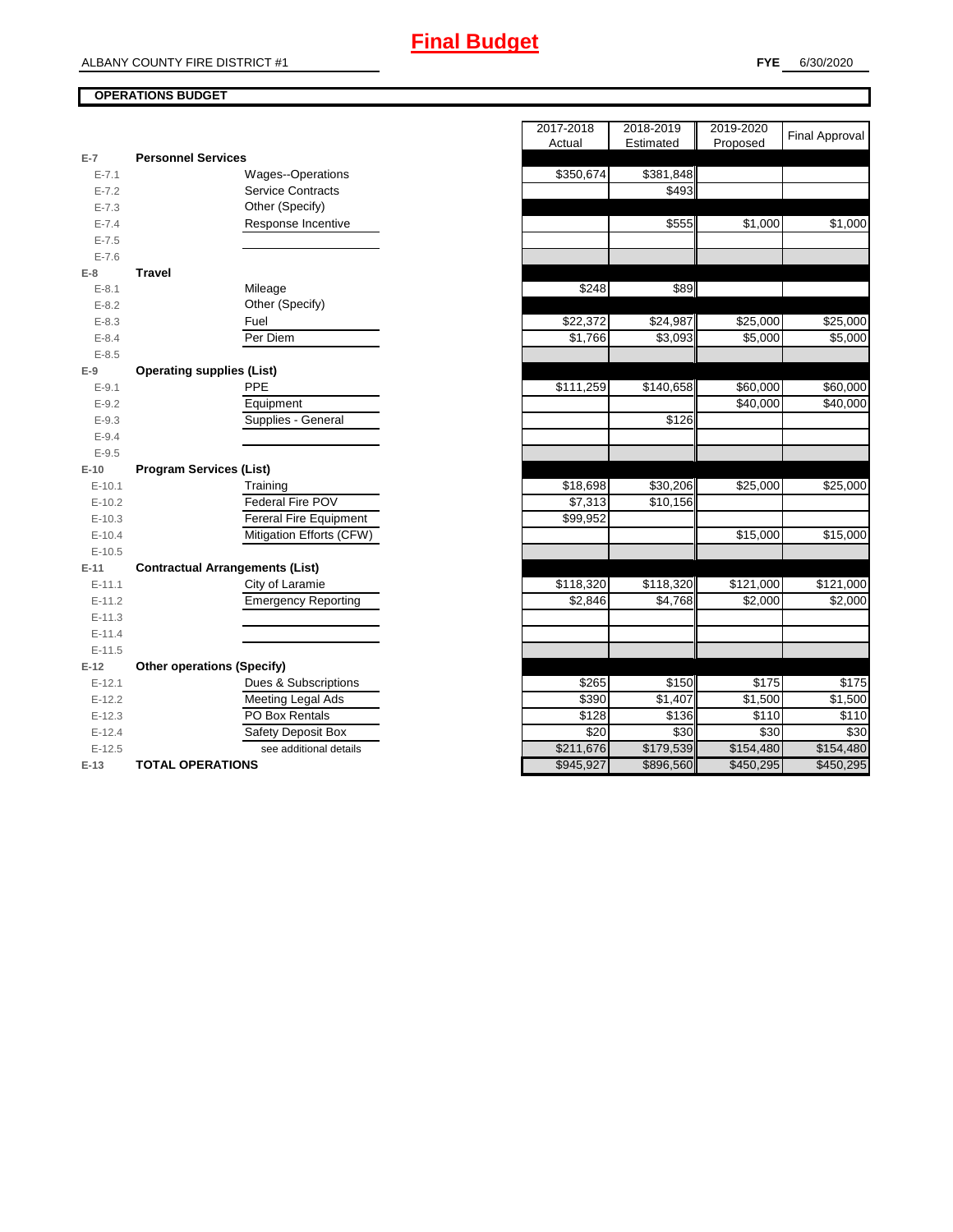## **Final Budget**

٦

### **INDIRECT COSTS BUDGET**

ALBANY COUNTY FIRE DISTRICT #1

|          |                             |                               | 2017-2018 | 2018-2019 | 2019-2020 | <b>Final Approval</b> |
|----------|-----------------------------|-------------------------------|-----------|-----------|-----------|-----------------------|
|          |                             |                               | Actual    | Estimated | Proposed  |                       |
| $E-14$   | Insurance                   |                               |           |           |           |                       |
| $E-14.1$ |                             | Liability                     | \$3,049   | \$5,250   | \$5,250   | \$5,250               |
| $E-14.2$ |                             | <b>Buildings and vehicles</b> | \$14,917  | \$15,382  | \$15,500  | \$15,500              |
| $E-14.3$ |                             | Equipment                     |           |           |           |                       |
| $E-14.4$ |                             | Other (Specify)               |           |           |           |                       |
| $E-14.5$ |                             | Fire Suppression Account      | \$7,642   | \$7,804   | \$8,000   | \$8,000               |
| $E-14.6$ |                             | Surety Bond                   | \$581     | \$701     | \$900     | \$900                 |
| $E-14.7$ |                             | see additional details        | \$4,950   | \$5,396   | \$5,400   | \$5,400               |
| $E-15$   | Indirect payroll costs:     |                               |           |           |           |                       |
| $E-15.1$ |                             | FICA (Social Security) taxes  | \$26,947  | \$29,749  | \$2,500   | \$2,500               |
| $E-15.2$ |                             | <b>Workers Compensation</b>   | \$33,678  | \$29,219  | \$18,000  | \$18,000              |
| $E-15.3$ |                             | <b>Unemployment Taxes</b>     |           |           |           |                       |
| $E-15.4$ |                             | Retirement                    | \$3,315   | \$6,630   | \$7,000   | \$7,000               |
| $E-15.5$ |                             | <b>Health Insurance</b>       |           |           |           |                       |
| $E-15.6$ |                             | Other (Specify)               |           |           |           |                       |
| $E-15.7$ |                             |                               |           |           |           |                       |
| $E-15.8$ |                             |                               |           |           |           |                       |
| $E-15.9$ |                             |                               |           |           |           |                       |
| $E-17$   | <b>TOTAL INDIRECT COSTS</b> |                               | \$95,080  | \$100,130 | \$62,550  | \$62,550              |

#### **DEBT SERVICE BUDGET**

|         |                           | 2017-2018        | 2018-2019 | 2019-2020 | <b>Final Approval</b> |
|---------|---------------------------|------------------|-----------|-----------|-----------------------|
|         |                           | Actual           | Estimated | Proposed  |                       |
| $D-1$   | <b>Debt Service</b>       |                  |           |           |                       |
| $D-1.1$ | Principal                 |                  |           |           |                       |
| $D-1.2$ | Interest                  |                  |           |           |                       |
| $D-1.3$ | Fees                      |                  |           |           |                       |
| $D-2$   | <b>TOTAL DEBT SERVICE</b> | \$0 <sub>1</sub> | \$0       | \$0       | \$0                   |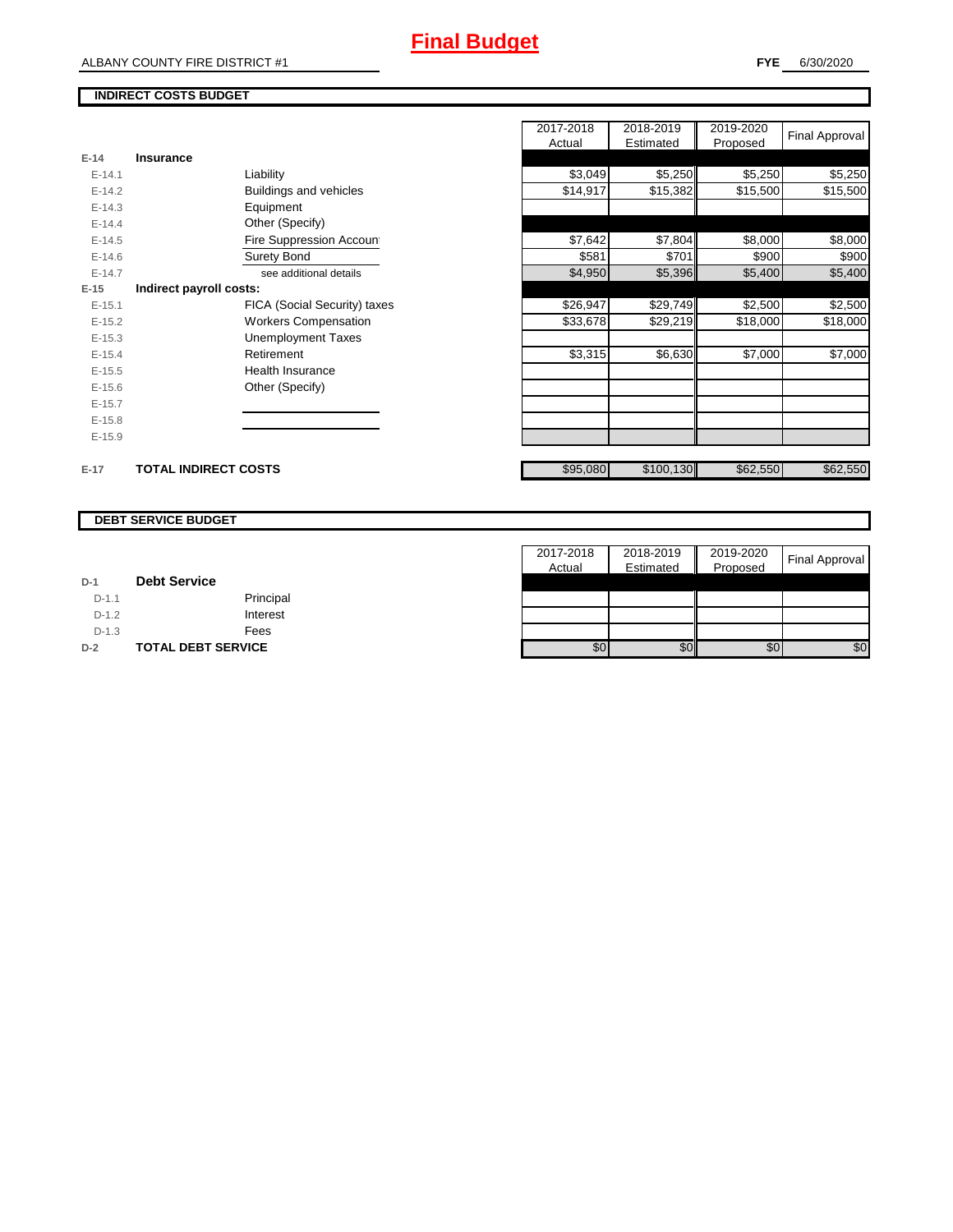#### **GENERAL FUNDS**

|         |                                                     | End of Year | <b>Beginning</b> | Beginning |                       |
|---------|-----------------------------------------------------|-------------|------------------|-----------|-----------------------|
|         |                                                     | 2017-2018   | 2018-2019        | 2019-2020 | <b>Final Approval</b> |
| $C-1$   | <b>Balances at Beginning of Fiscal Year</b>         | Actual      | Estimated        | Proposed  |                       |
| $C-1.1$ | General Fund Checking Account Balance               | \$673,475   | \$673,475        | \$293,791 | \$293,791             |
| $C-1.2$ | Savings and Investments Account Balance             | \$250,553   | \$250,553        | \$301,742 | \$301,742             |
| $C-1.3$ | General Fund CD Balance                             |             | \$0              |           |                       |
| $C-1.4$ | All Other Funds                                     |             | \$0              |           |                       |
| $C-1.5$ | Reserves (From Below)                               | \$0         | \$0              | \$0       | \$0                   |
| $C-1.6$ | <b>Total Estimated Cash and Investments on Hand</b> | \$924,028   | \$924,028        | \$595,533 | \$595,533             |
| $C-2$   | <b>General Fund Reductions:</b>                     |             |                  |           |                       |
| $C-2.1$ | a. Unpaid bills at FYE                              | \$108,633   | \$108,633        |           |                       |
| $C-2.2$ | b. Reserves                                         | \$0         | \$0 <sub>1</sub> | \$0       | \$0                   |
| $C-2.3$ | Total Deductions (a+b)                              | \$108,633   | \$108,633        | \$0       | \$0                   |
| $C-2.4$ | <b>Estimated Non-Restricted Funds Available</b>     | \$815,396   | \$815,395        | \$595,533 | \$595,533             |
|         |                                                     |             |                  |           |                       |

#### **SINKING & DEBT SERVICE FUNDS**

| $C-3$    |                                                             | 2017-2018<br>Actual | 2018-2019<br>Estimated | 2019-2020<br>Proposed | Final Approval |
|----------|-------------------------------------------------------------|---------------------|------------------------|-----------------------|----------------|
| $C-3.1$  | Beginning Balance in Reserve Account (end of previous year) |                     | \$0                    | \$0                   |                |
| $C-3.2$  | Date of Reserve Approval in Minutes:                        |                     |                        |                       |                |
| $C-3.3$  | Amount to be added to the reserve                           |                     |                        |                       |                |
| $C-3.4$  | Date of Reserve Approval in Minutes:                        |                     |                        |                       |                |
| $C-3.5$  | SUB-TOTAL                                                   | \$0                 | \$0                    | \$0                   | \$0            |
| $C-3.6$  | Identify the amount and project to be spent                 |                     |                        |                       |                |
| $C-3.7$  | a.                                                          |                     |                        |                       |                |
| $C-3.8$  | b.                                                          |                     |                        |                       |                |
| $C-3.9$  | c.                                                          |                     |                        |                       |                |
| $C-3.10$ | Date of Reserve Approval in Minutes:                        |                     |                        |                       |                |
| $C-3.11$ | TOTAL CAPITAL OUTLAY (a+b+c)                                | \$0                 | \$0                    | \$0                   | \$0            |
| $C-3.12$ | Balance to be retained                                      | \$0                 | \$0                    | \$0                   | \$0            |
|          |                                                             |                     |                        |                       |                |

#### **RESERVES**

| $C-4$      |                                                             | 2017-2018<br>Actual | 2018-2019<br>Estimated | 2019-2020       | <b>Final Approval</b> |
|------------|-------------------------------------------------------------|---------------------|------------------------|-----------------|-----------------------|
| $C-4.1$    | Beginning Balance in Reserve Account (end of previous year) |                     | \$0                    | Proposed<br>\$0 |                       |
|            |                                                             |                     |                        |                 |                       |
| $C-4.2$    | Date of Reserve Approval in Minutes:                        |                     |                        |                 |                       |
| $C-4.3$    | Amount to be added to the reserve                           |                     |                        |                 |                       |
| $C - 4.4$  | Date of Reserve Approval in Minutes:                        |                     |                        |                 |                       |
| $C-4.5$    | SUB-TOTAL                                                   | \$0                 | \$0                    | \$0             | \$0                   |
| $C-4.6$    | Identify the amount and project to be spent                 |                     |                        |                 |                       |
| $C-4.7$    | a.                                                          |                     |                        |                 |                       |
| $C-4.8$    | b.                                                          |                     |                        |                 |                       |
| $C-4.9$    |                                                             |                     |                        |                 |                       |
| $C-4.10$   | Date of Reserve Approval in Minutes:                        |                     |                        |                 |                       |
| $C - 4.11$ | TOTAL OTHER RESERVE OUTLAY (a+b+c)                          | \$0                 | \$0                    | \$0             | \$0                   |
| $C-4.12$   | Balance to be retained                                      | \$0                 | \$0                    | \$0             | \$0                   |

#### **BOND FUNDS**

|         |                                                             | 2017-2018 | 2018-2019 | 2019-2020 |                |
|---------|-------------------------------------------------------------|-----------|-----------|-----------|----------------|
| $C-5$   |                                                             | Actual    | Estimated | Proposed  | Final Approval |
| $C-5.1$ | Beginning Balance in Reserve Account (end of previous year) |           | \$0       | \$0       |                |
| $C-5.2$ | Date of Reserve Approval in Minutes:                        |           |           |           |                |
| $C-5.3$ | Amount to be added to the reserve                           |           |           |           |                |
| $C-5.4$ | Date of Reserve Approval in Minutes:                        |           |           |           |                |
| $C-5.5$ | SUB-TOTAL                                                   | \$0       | \$0       | \$0       | \$0            |
| $C-5.6$ | Identify the amount and project to be spent                 |           |           |           |                |
| $C-5.7$ | Date of Reserve Approval in Minutes:                        |           |           |           |                |
| $C-5.8$ | Balance to be retained                                      | \$0       | \$0       | \$0       | \$0            |
|         |                                                             |           |           |           |                |
| $C-5.9$ | TOTAL TO BE SPENT                                           | \$0       | \$0       | \$0       | \$0            |